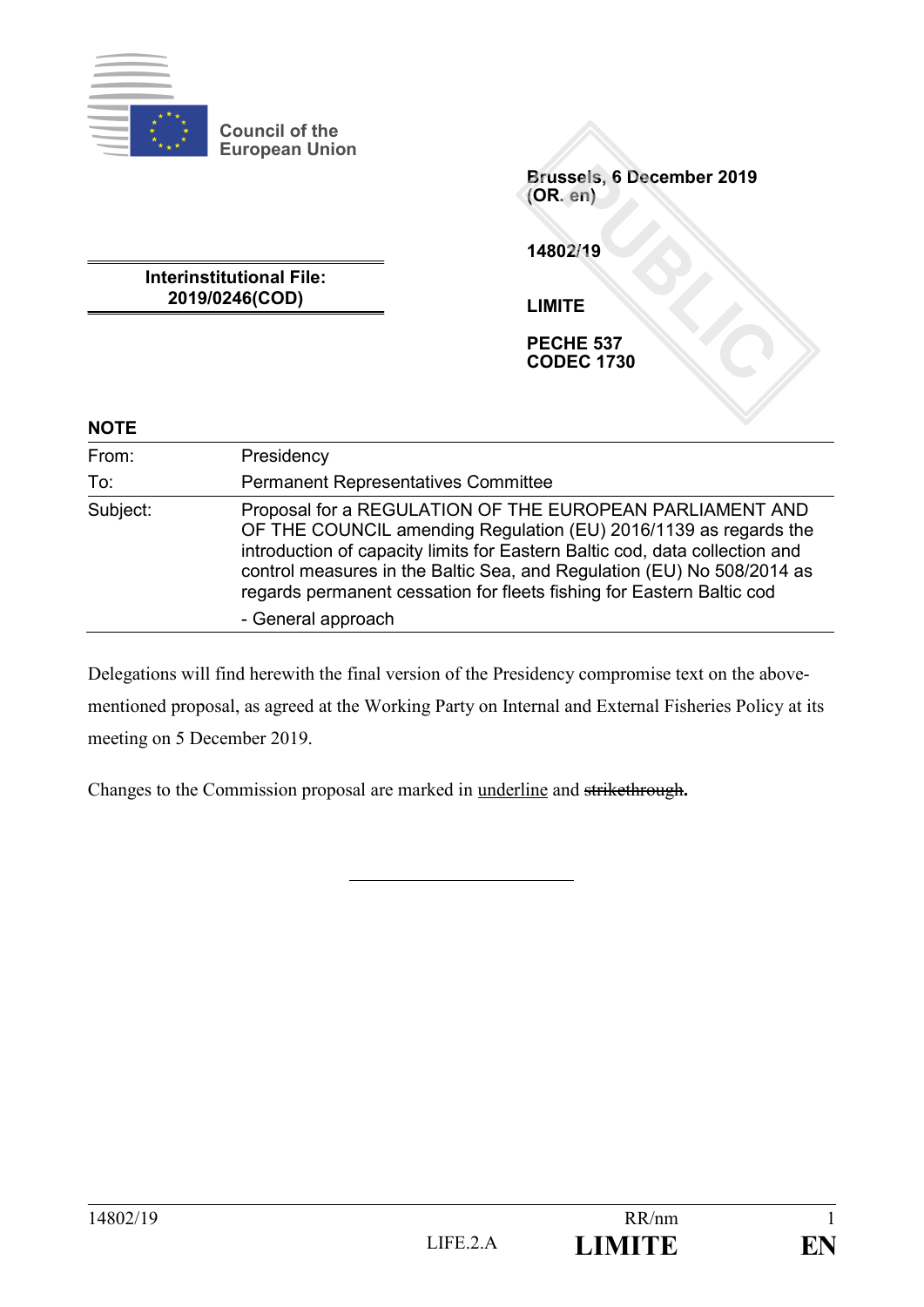# **ANNEX**

#### Proposal for a

#### REGULATION OF THE EUROPEAN PARLIAMENT AND OF THE COUNCIL

amending Regulation (EU) 2016/1139 as regards the introduction of capacity limits for Eastern Baltic cod, data collection and control measures capacity reduction in the Baltic Sea, and Regulation (EU) No 508/2014 as regards permanent cessation for fleets fishing for Eastern Baltic cod, Western Baltic cod and Western Baltic herring

# *Article 1 Amendment to Regulation (EU) 2016/1139*

Regulation (EU) 2016/1139 is amended as follows:

1. The following Chapter VIA is inserted: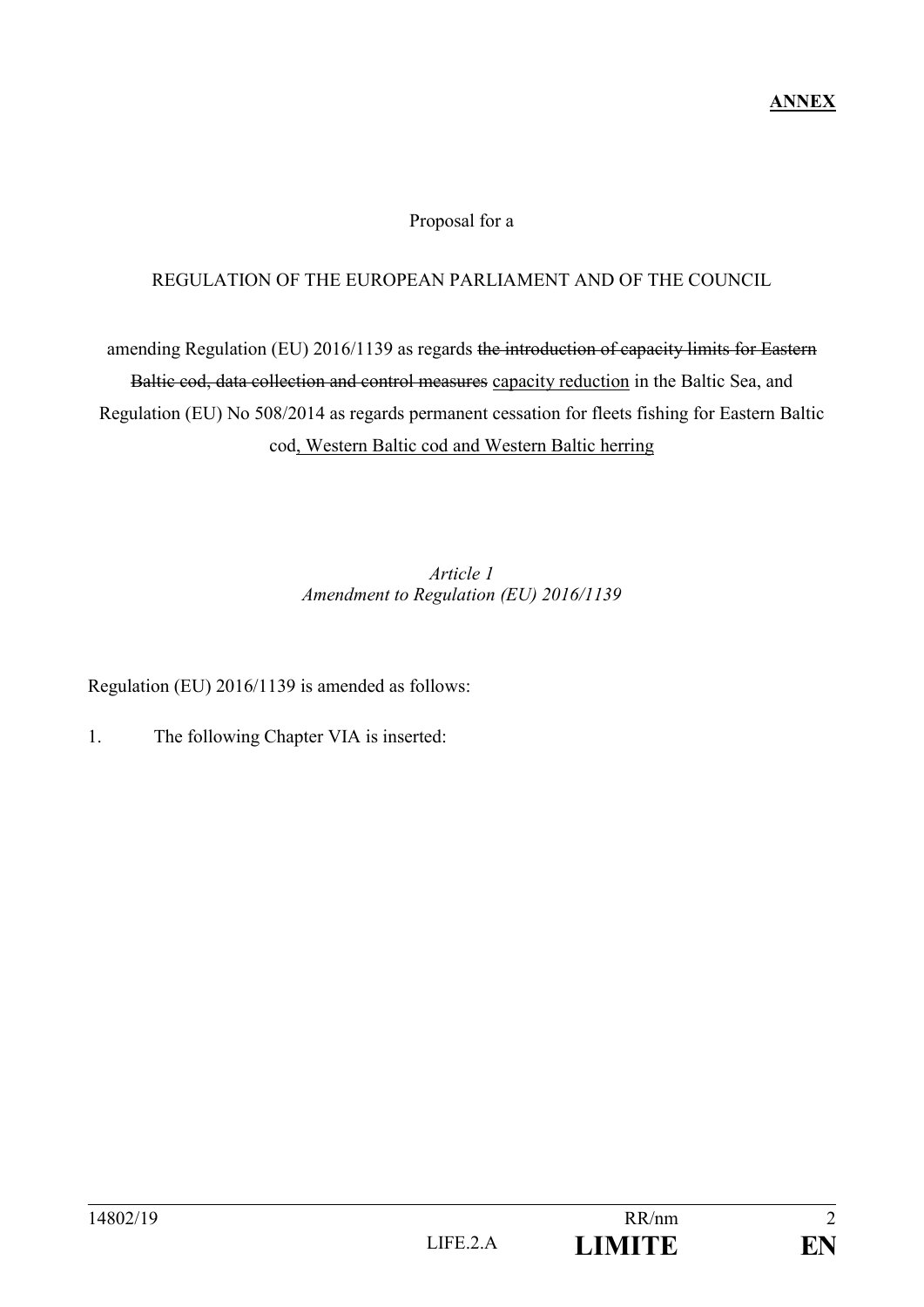# "CHAPTER VIA CAPACITY REDUCTIONCEILINGS

#### *Article 8a*

# *Capacity reduction for Eastern Baltic cod, Western Baltic cod and Western Baltic herring*

1. Member States who have adopted an action plan in accordance with Article 22(4) of Regulation (EU) No 1380/2013 on the overcapacity of segments of the fleets which include vessels that have targeted Eastern Baltic cod, Western Baltic cod or Western Baltic herring may use measures for the permanent cessation of fishing activities in accordance with Article 34 of Regulation (EU) 508/2014. Member States may at any time send or amend their annual report under Article 22(2) of Regulation (EU) No 1380/2013 in order to introduce or amend such an action plan. The overall capacity of each Member State of vessels fishing in ICES subdivisions 24-32 equipped with the gear categories listed in paragraph 2 shall not exceed the capacity levels of vessels in the Union fishing fleet register on […]**<sup>1</sup>** that were active in those subdivisions in 2017and 2018 for those Member States respectively. Member States shall communicate to the Commission the capacity levels and their calculations by […]**<sup>2</sup>**at the latest.

2. Paragraph 1 shall apply to vessels equipped with the following gear categories:

(a) towed gear with a mesh size of at least 120 mm constructed from T90 or at least 105 mm fitted with a Bacoma exit window of 120 mm;

(b) static nets with a mesh size of at least 110 mm and not more than 156 mm.

3. The overall capacity of a Member State implementing permanent cessation measures in accordance with Article 34(4)(b) of Regulation No 508/2014 shall decrease by the capacity of the vessels that are withdrawn with public aid in accordance with the procedure set out in Article 22(4) of Regulation No 1380/2013.

**<sup>1</sup>** Publications Office, please insert the date of the entry into force of this regulation **<sup>2</sup>** Publications Office, please insert the date one month after the entry into force of this regulation.

<u>.</u>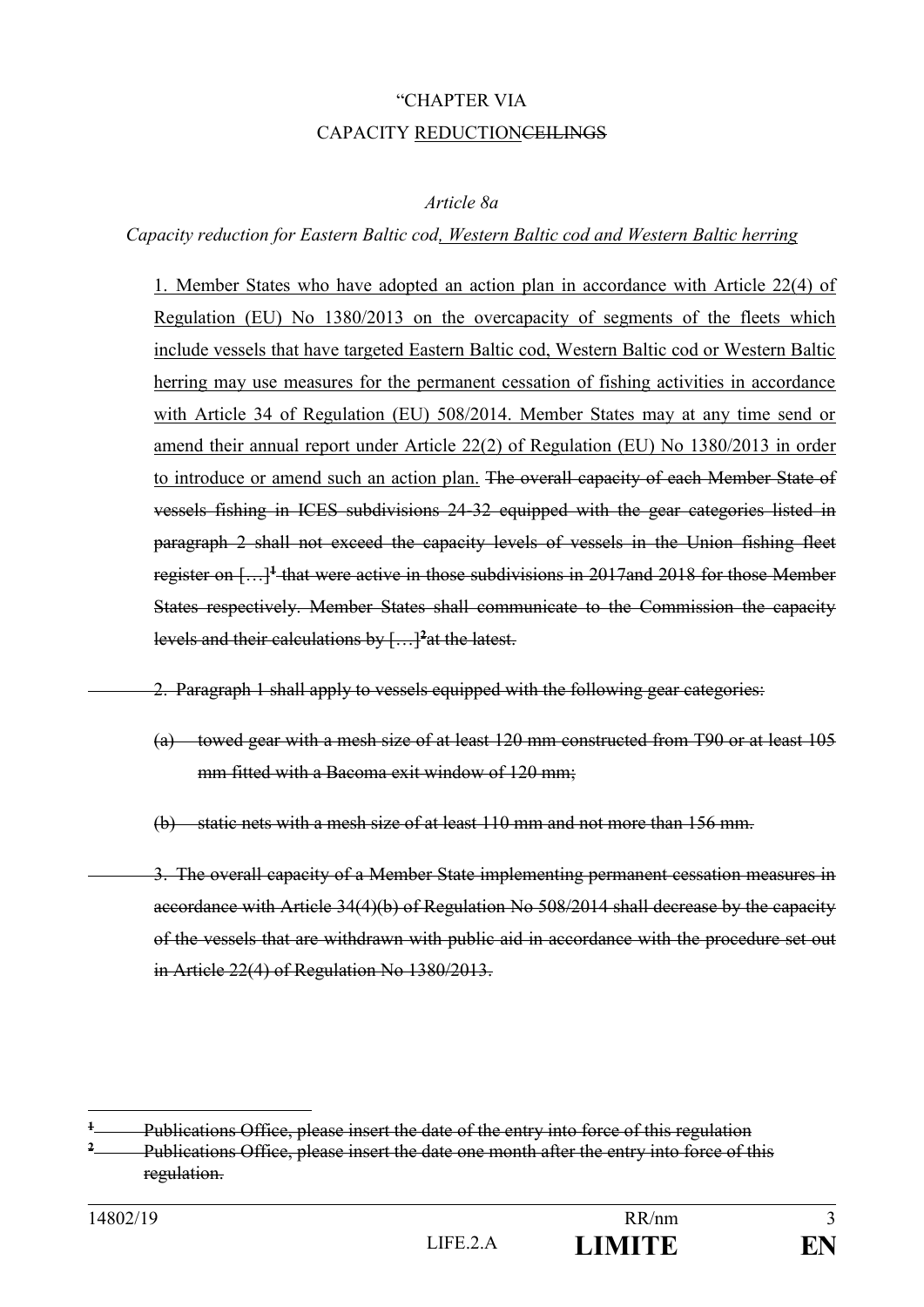4. Member States shall communicate to the Commission any decreases to the overall capacity in the reports to be submitted in accordance with Article 22 (4) of that Regulation  $\frac{22}{1}$ 

2. In Article 14, point (a) is replaced by the following:

"(a)  $300\,250$  kilograms of cod;".

3. The following Article 14a is added:

#### *"Article 14a*

# *Control of cod catches*

Masters of fishing vessels with an allocation of fishing opportunities for cod in the Baltic Sea and fishing in ICES subdivision 24 in areas beyond six nautical miles from the baselines or in subdivisions 25-32 shall ensure that their fishing activity can be monitored at any time by the control authorities of the Member State. For that purpose, those fishing vessels shall be equipped with a vessel monitoring system (VMS) or other equivalent electronic monitoring system certified by the control authority."

4. The following Chapter is inserted:

# "CHAPTER VIIIA

# DATA COLLECTION

#### *Article 14b Observer coverage*

Union vessels with an allocation of fishing opportunities for cod in ICES subdivisions 24-32 shall be subject to at least 20 % observer coverage at sea.".

| 14802/19 |        | RR/nm         |    |
|----------|--------|---------------|----|
|          | LIFE.2 | <b>LIMITE</b> | EN |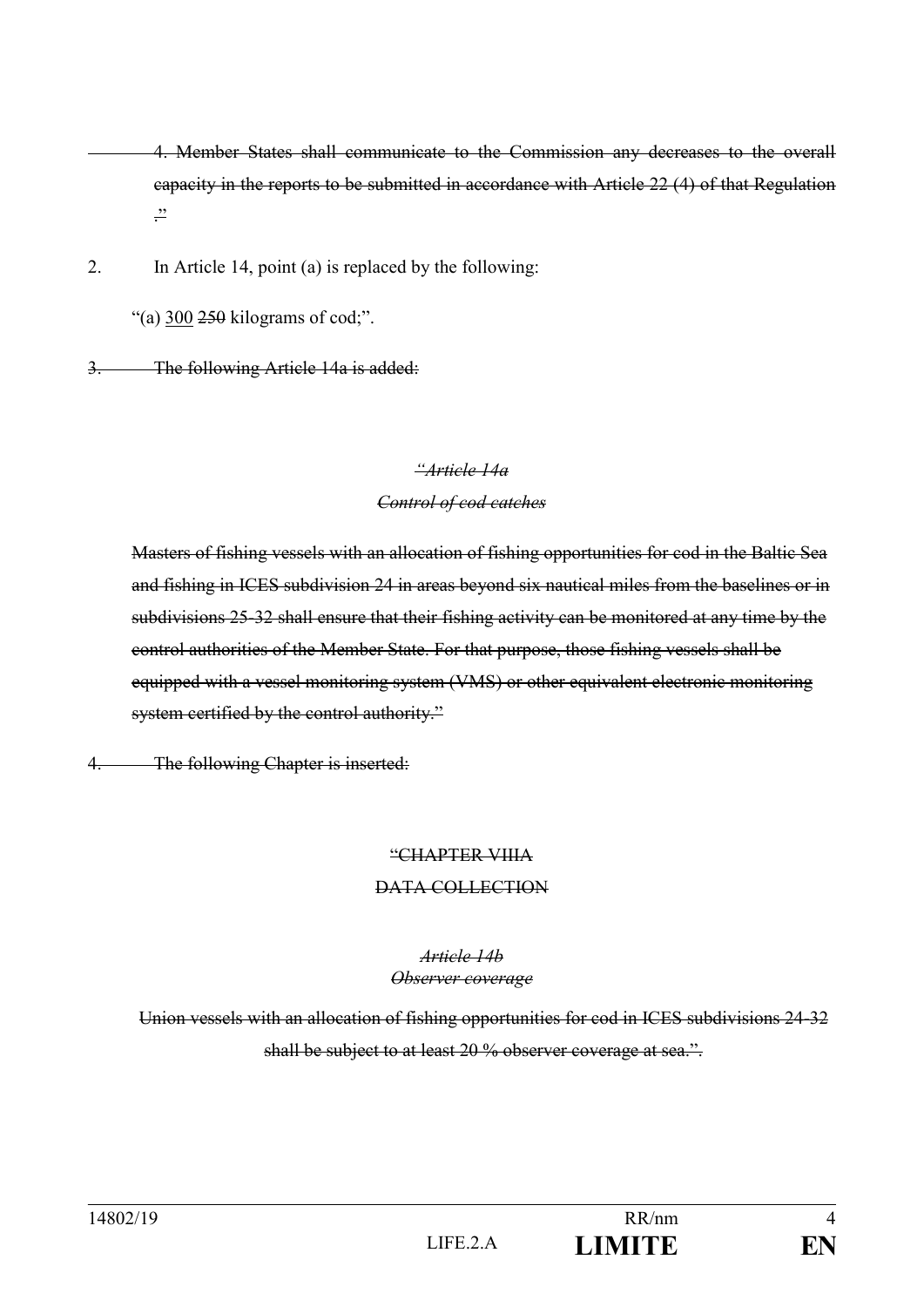# Article 2

# Amendment to Regulation (EU) 508/2014

Regulation (EU) 508/2014 is amended as follows:

1. In Article 13, the following paragraph is added:

"10. Member States shall have the possibility to exceed the amount set out in paragraph 2 and to go below the amounts set out in paragraphs 6 and 7 to support the measures set out in Articles 30 and 34(4)(b) to mitigate the socio-economic effects caused by the exceptionally strict fishing restrictions in the Baltic Sea to support the recovery of the Eastern Baltic cod and Western Baltic cod stocks and the Western Baltic herring stock towards MSY.".

2. In Article 34, the following point is added to paragraph 2

"(c) in the case of Eastern Baltic cod the reference in paragraphs (a) and (b) to the two last calendar years are replaced by the years 2017 and 2018."

3. Article 34(4) is replaced by the following:

"4. Support under this Article may be granted until 31 December 2017, unless permanent cessation measures are adopted in order to achieve the objectives of the following multiannual plans:

- a) the multi-annual plan for the conservation and sustainable exploitation of demersal stocks in the western Mediterranean Sea, established by Regulation (EU) 2019/1022 of the European Parliament and of the Council**\*** ;
- b) the multiannual plan for the stocks of cod, herring and sprat in the Baltic Sea and the fisheries exploiting those stocks, established by Regulation (EU) 2016/1139 of the European Parliament and of the Council<sup>\*</sup>, with regard to the vessels under the overall capacity limit for that have targeted Eastern or Western Baltic cod or Western Baltic herring as set out in paragraph 2 of Article 8a of Regulation (EU) No 2016/1139."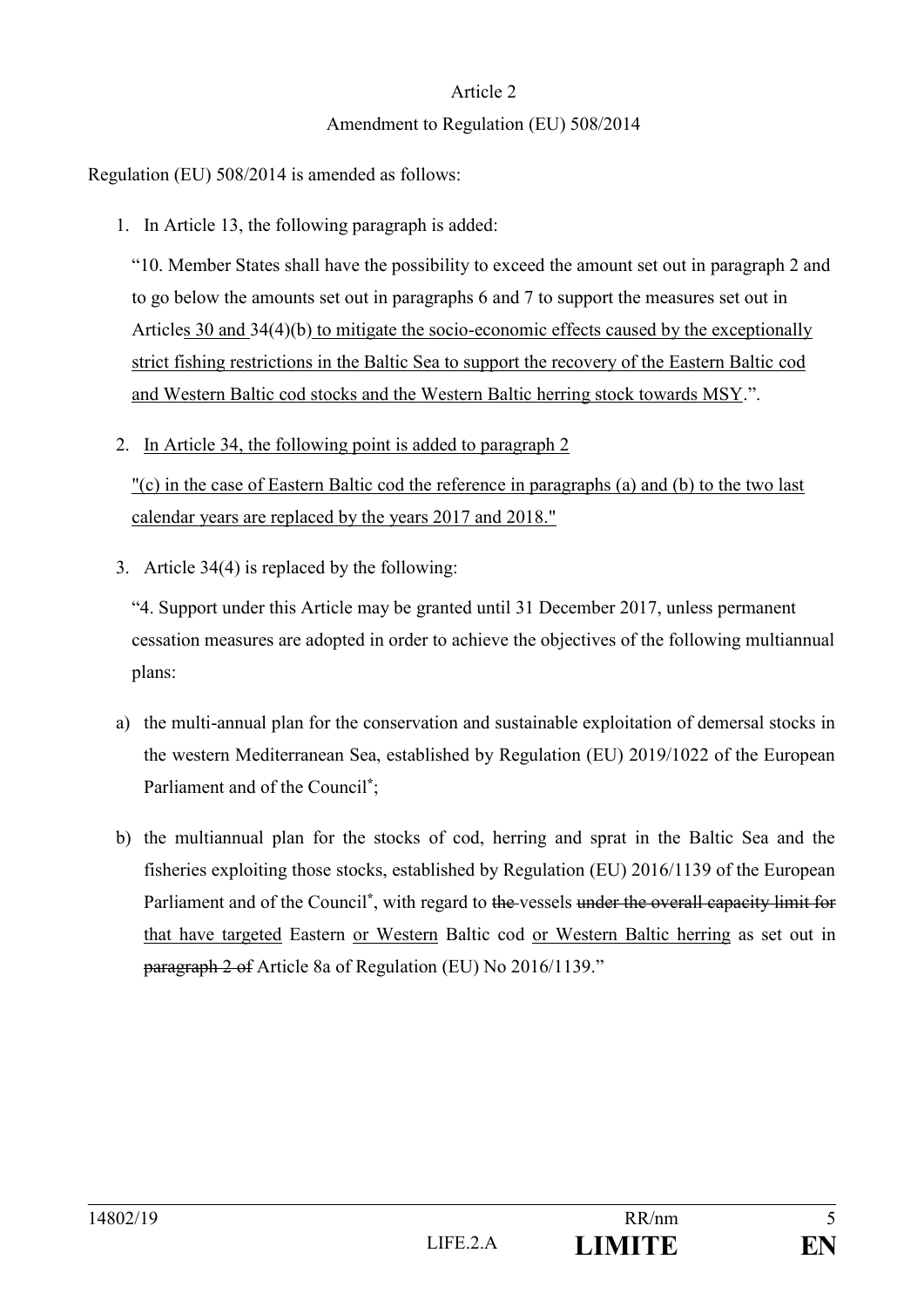4. Article 34(4a) is replaced by the following:

"4a. Expenditure related to the permanent cessation measures adopted in order to achieve the objectives of Regulation (EU) 2019/1022 shall be eligible from 16 July 2019.

Expenditure related to the permanent cessation measures adopted in order to achieve the objectives of Regulation (EU) 2016/1139, in particular its Article 8a, shall be eligible for support from the EMFF as from  $[...]^{3}$ ."

5. In Article 34, the following paragraphs are added:

"4b. No support shall be granted under paragraph 4(b) if the assessment of the balance between fishing capacity and fishing opportunities in the latest report referred to in Article 22(2) of Regulation (EU) No 1380/2013 for the fleet segment to which the vessels concerned belong has not been prepared on the basis of the biological, economic and vessel use indicators set out in the common guidelines referred to in that Regulation.

4c. Support under paragraph 4(b) shall be granted only if adjustment targets and tools have been set out pursuant to Article 22(4) of Regulation (EU) No 1380/2013 for the fleet segments covering the vessels referred to in paragraph 2 of Article 8a of Regulation (EU) No 2016/1139 and if such targets and tools relate to a permanent withdrawal of fishing capacity."

6. The first subparagraph of Article 34(6) is replaced by the following:

"6. By way of derogation from paragraph 1, support may be granted for the permanent cessation of fishing activities without scrapping provided that the vessels retrofit for activities other than commercial fishing. This derogation shall not apply to support granted under paragraph 4(b).".

<sup>1</sup> **<sup>3</sup>** Publication Office, please insert the date of effect of this Regulation.